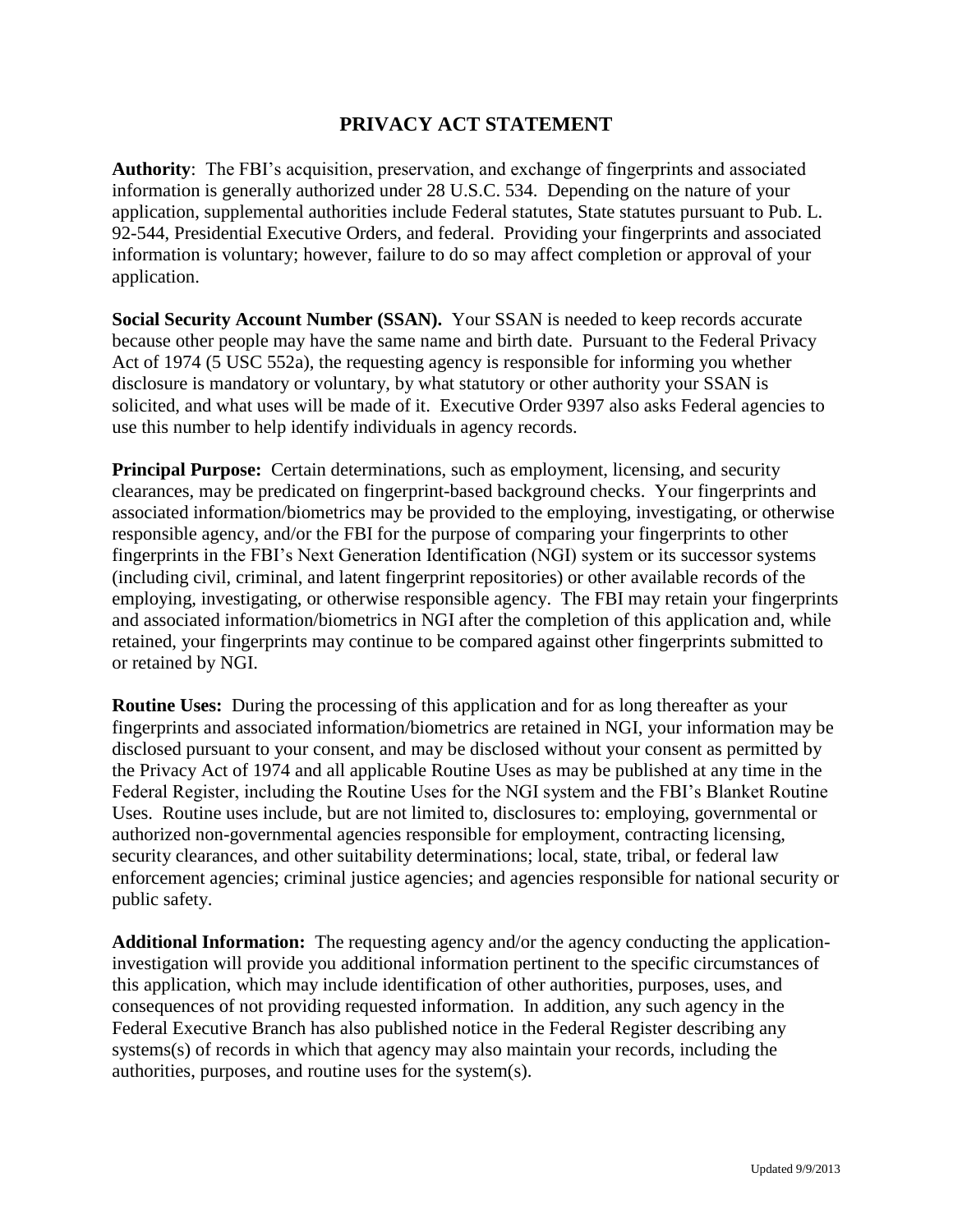**CCR&R Region:** 2 **CCR&R Name:** Child Care Resources **Date of scan / sent to DOJ:** 

## **Applicant Rights and Consent to Fingerprint**

As an applicant who is the subject of a national fingerprint-based criminal history record check for a noncriminal justice purpose (such as an application for employment or a license, an immigration or naturalization matter, security clearance, or adoption), you have certain rights which are discussed below.

- You must be provided written notification<sup>1</sup> by DPHHS/QAD/CCL that your fingerprints will be used to check the criminal history records of the FBI.
- You must be provided, and acknowledge receipt of, an adequate Privacy Act Statement when you submit your fingerprints and associated personal information. This Privacy Act Statement should explain the authority for collecting your information and how your information will be used, retained, and shared.
- If you have a criminal history record, the officials deciding of your suitability for employment, license, or other benefit must provide you the opportunity to complete or challenge the accuracy of the information in the record.
- The officials must advise you that the procedures for obtaining a change, correction, or updating of your criminal history record are set forth at Title 28, Code of Federal Regulations (CFR), Section 16.34.
- If you have a criminal history record, you should be afforded a reasonable amount of time to correct or complete the record (or decline to do so) before the officials deny you the employment, license, or other benefit based on information in the criminal history record.<sup>2</sup>

You have the right to expect that officials receiving the results of the criminal history record check will use it only for authorized purposes and will not retain or disseminate it in violation of federal statute, regulation or executive order, or rule, procedure or

standard established by the National Crime Prevention and Privacy Compact Council.<sup>3</sup>

If agency policy permits, the officials may provide you with a copy of your FBI criminal history record for review and possible challenge. If agency policy does not permit it to provide you a copy of the record, you may obtain a copy of the record by submitting fingerprints and a fee to the FBI. Information regarding this process may be obtained at http://www.fbi.gov/about-us/cjis/ background-checks.

If you decide to challenge the accuracy or completeness of your FBI criminal history record, you should send your challenge to the agency that contributed the questioned information to the FBI. Alternatively, you may send your challenge directly to the FBI at the same address as provided above. The FBI will then forward your challenge to the agency that contributed the questioned information and request the agency to verify or correct the challenged entry. Upon receipt of an official communication from that agency, the FBI will make any necessary changes/corrections to your record in accordance with the information supplied by that agency.

If a change, correction, or update needs to be made to a Montana criminal history record, or if you need additional information or assistance, please contact Montana Criminal Records and Identification Services at DOJCRISS@mt.gov or 406-444-3625.

## *Your signature below acknowledges this agency has informed you of your privacy rights for fingerprint-based background check requests used by the agency.*

| Maiden        | Last |
|---------------|------|
| Facility PV#: |      |
| Date:         |      |
|               |      |

2 See 28 CFR 50.12(b).

3 See 5 U.S.C. 552a(b); 28 U.S.C. 534(b); 42 U.S.C. 14616, Article IV(c); 28 CFR 20.21(c), 20.33(d) and 906.2(d).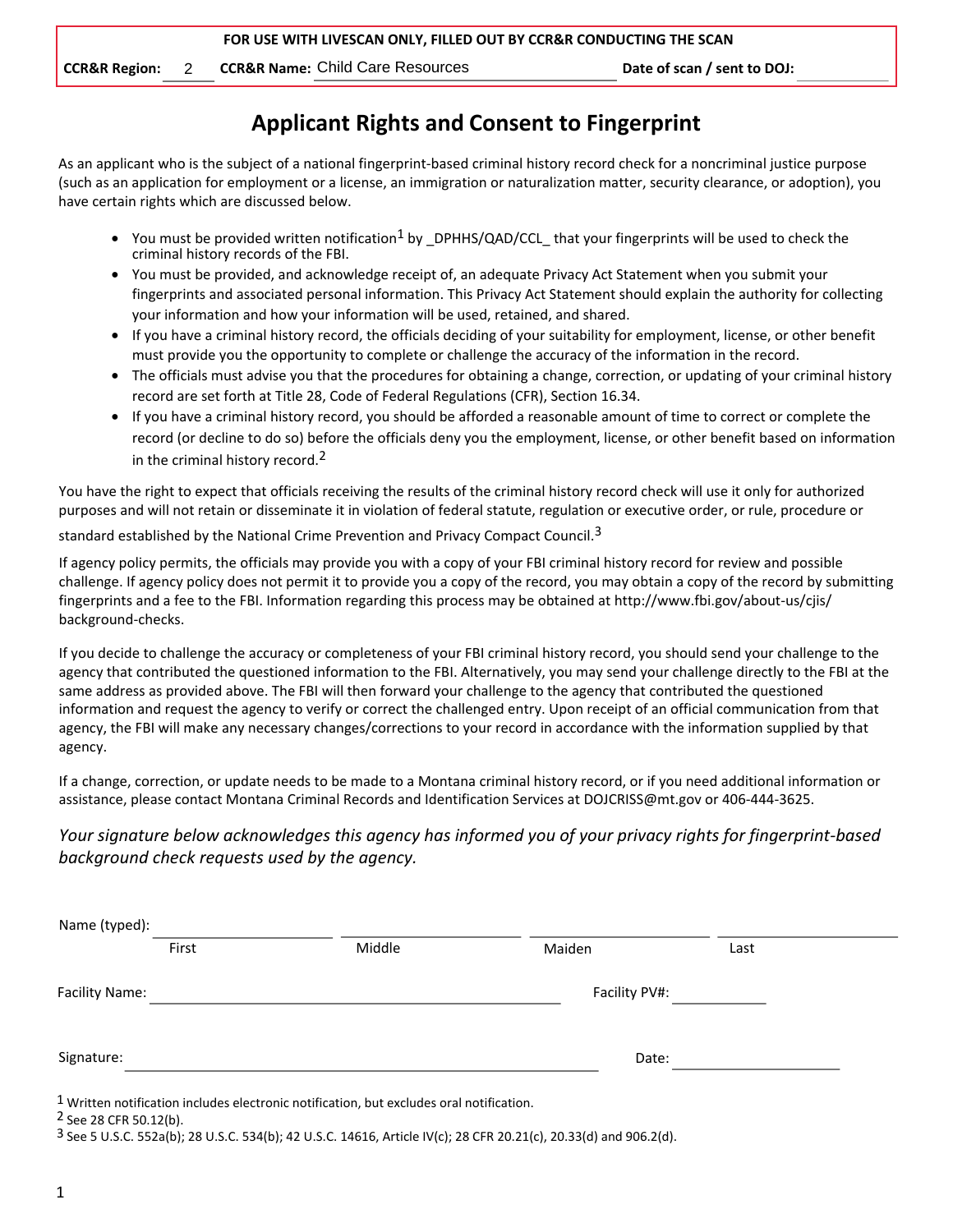|                          | FOR USE WITH LIVESCAN ONLY, FILLED OUT BY CCR&R PERFORMING THE SCAN |                                             |                             |
|--------------------------|---------------------------------------------------------------------|---------------------------------------------|-----------------------------|
| <b>CCR&amp;R Region:</b> |                                                                     | <b>CCR&amp;R Name: Child Care Resources</b> | Date of scan / sent to DOJ: |

## **NCPA/VCA Applicants** (FBI)

| Your Name:      |       |                                                                                                                           |        |                                                                                                                                         |
|-----------------|-------|---------------------------------------------------------------------------------------------------------------------------|--------|-----------------------------------------------------------------------------------------------------------------------------------------|
|                 | First | Middle                                                                                                                    | Maiden | Last                                                                                                                                    |
|                 |       | providing vendor or contractor services to (Facility or Agency name):                                                     |        | You have applied for employment with, will be working in a volunteer position with, will be residing in a child care setting or will be |
| and agency PV#: |       | for the position of (please be specific):                                                                                 |        |                                                                                                                                         |
|                 |       | The National Child Protection Act of 1993 (NCPA), Public Law (Pub, L.) 103-209, as amonded by the Volunteers for Children |        |                                                                                                                                         |

The National Child Protection Act of 1993 (NCPA), Public Law (Pub. L.) 103-209, as amended by the Volunteers for Children Act(VCA), Pub. L. 105-251 (Sections 221 and 222 of Crime Identification Technology Act of 1998), codified at 42 United States Code (U.S.C.) , Sections 5119a and 5119c, authorizes a state and national criminal history background check to determine the fitness of an employee, or volunteer, or a person with unsupervised access to children, the elderly, or individuals with disabilities.

- 1. Provide your name, address, and date of birth, as appears on a document made or issued by or under the authority of the United States Government, a State, political subdivision of a State, a foreign government, a political subdivision of a foreign government, an international governmental or an international quasi-governmental organization which, when completed with information concerning a particular individual, is of a type intended or commonly accepted for the purpose of identification of individuals. 18 U.S.C. §1028(D)(2).
- 2. Provide a certification that you (a) have not been convicted of a crime, (b) are not under indictment for a crime, or (c) have been convicted of a crime. If you are under indictment or have been convicted of a crime, you must describe the crime and the particulars of the conviction, if any.
- 3. Prior to the completion of the background check, the entity may choose to deny you unsupervised access to a person to whom the entity provides care.

The entity shall access and review State and Federal criminal history records and shall make reasonable efforts to make a determination whether you have been convicted of, or are under pending indictment for, a crime that bears upon your fitness and shall convey that determination to the qualified entity. The entity shall make reasonable efforts to respond to the inquiry within 15 business days.

| Your Name:     |        |        |        |       |     |
|----------------|--------|--------|--------|-------|-----|
|                | First  | Middle | Maiden | Last  |     |
| Date of Birth: |        |        | SSN:   |       |     |
| Address:       |        |        |        |       |     |
|                | Street |        | City   | State | Zip |
|                |        |        |        |       |     |

I have been convicted of, or am under pending indictment for, the following crimes [include the dates, location/ jurisdiction, circumstances and outcome]:

I have not been convicted of, nor am I under pending indictment for, any crimes.

I authorize Montana Department of Justice, Criminal Records and Identification Services Section to disseminate criminal history record information to \_DPHHS/QAD/CCL\_.